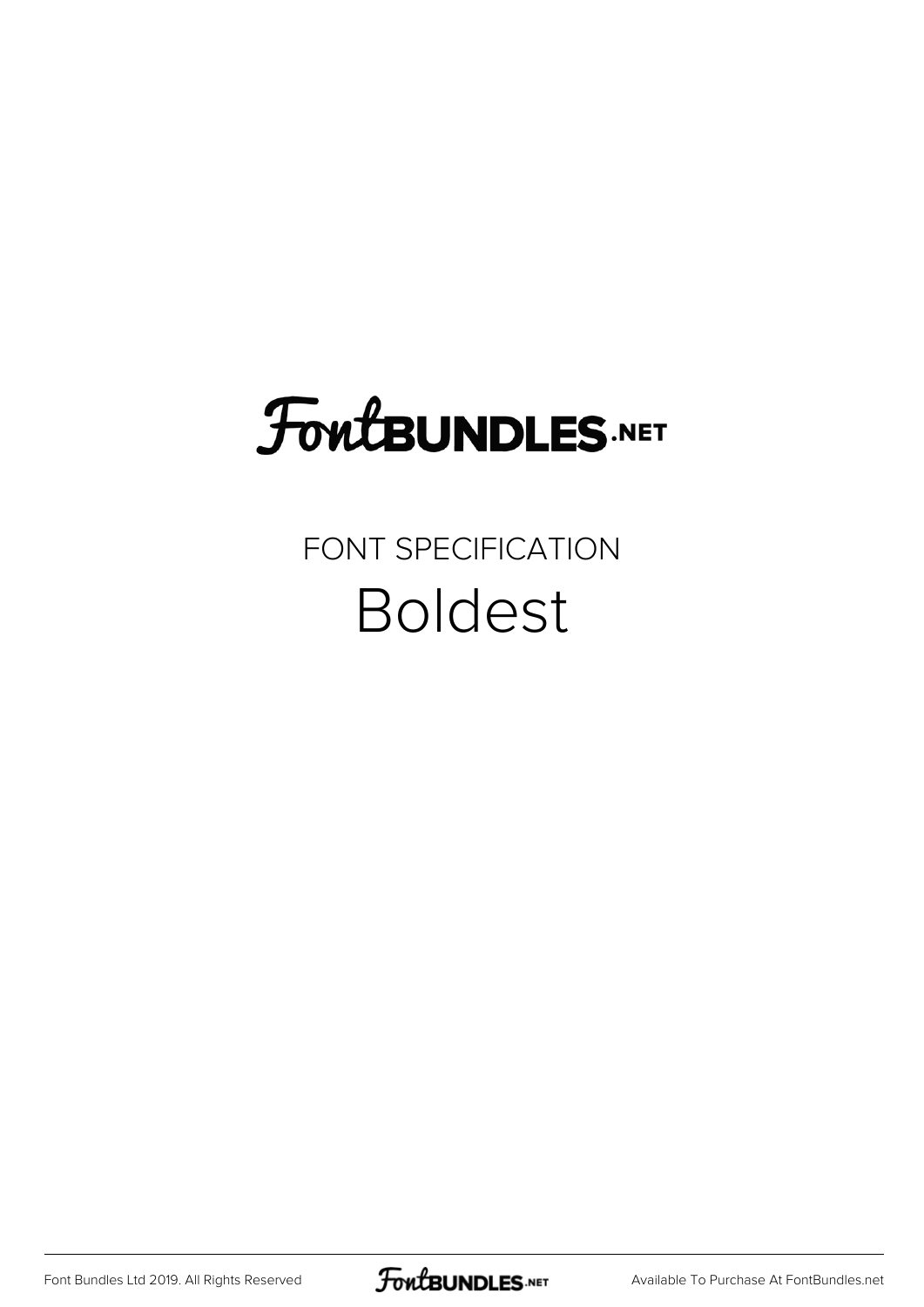#### **Boldest Decorative - Regular**

**Uppercase Characters** 

### ABCDEFGNIJKLM MOPARSTUVMXY2

Lowercase Characters

### **abcdeFShiJKLMM DPTTSRVVWXYZ**

Numbers



Punctuation and Symbols



All Other Glyphs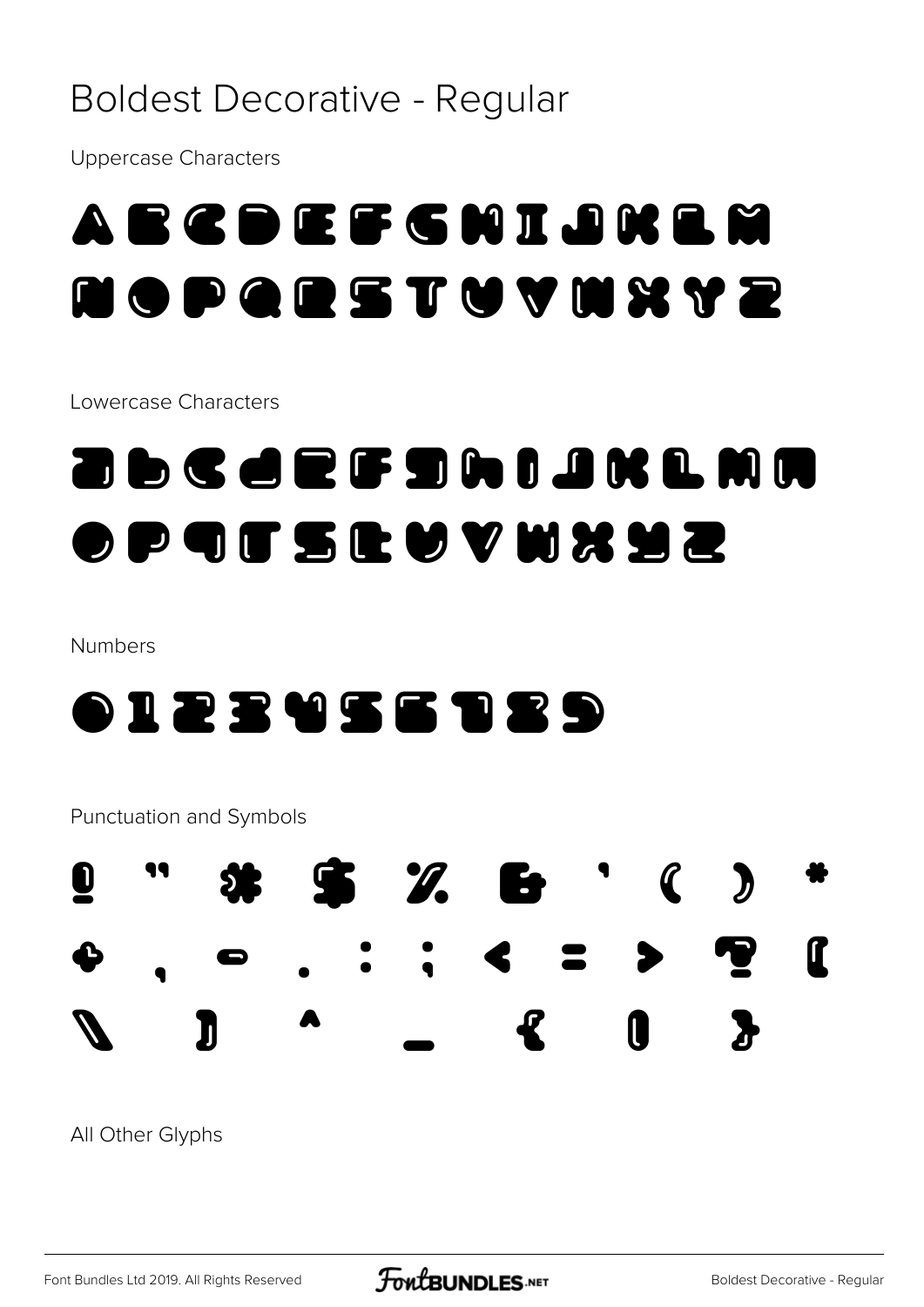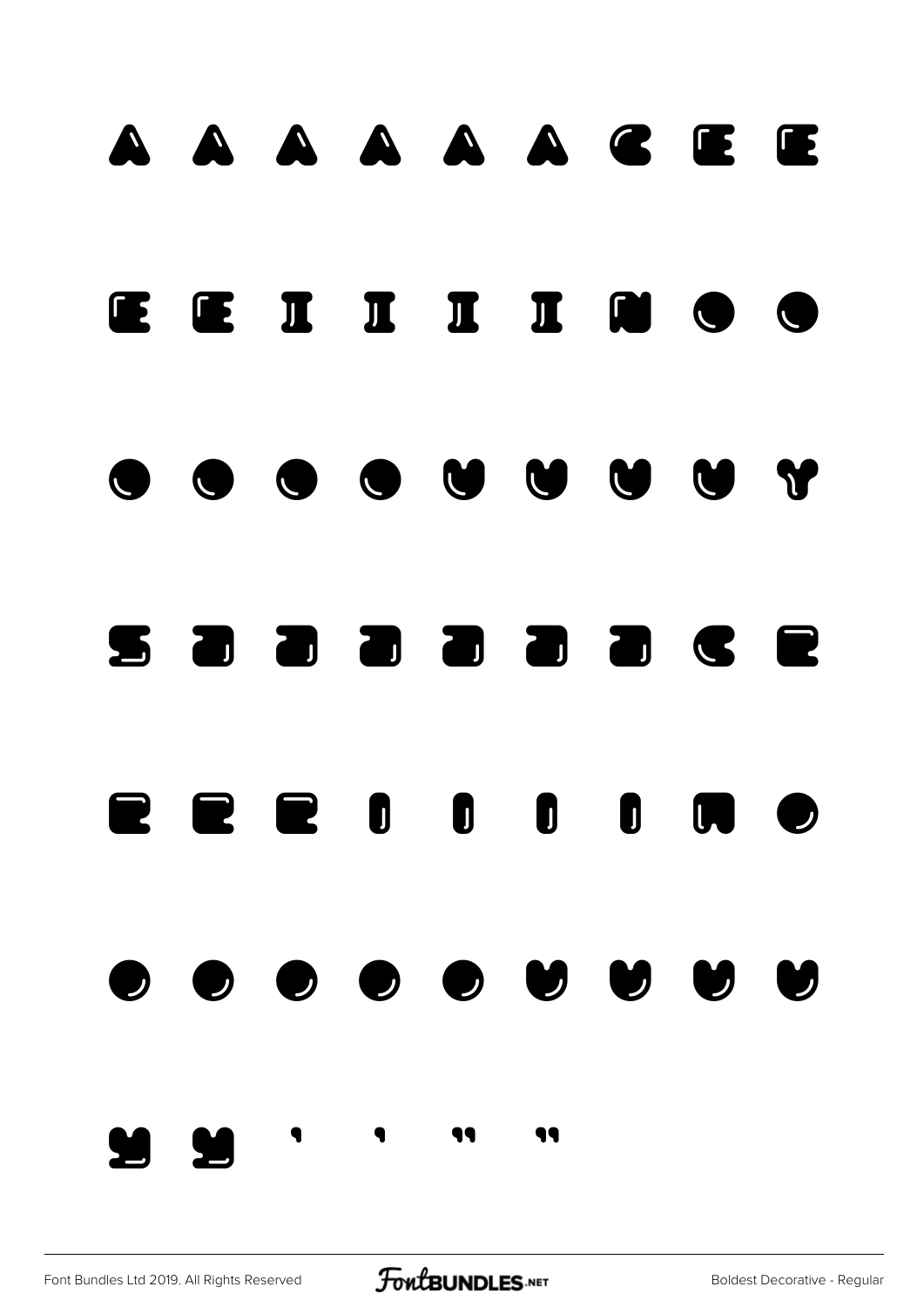

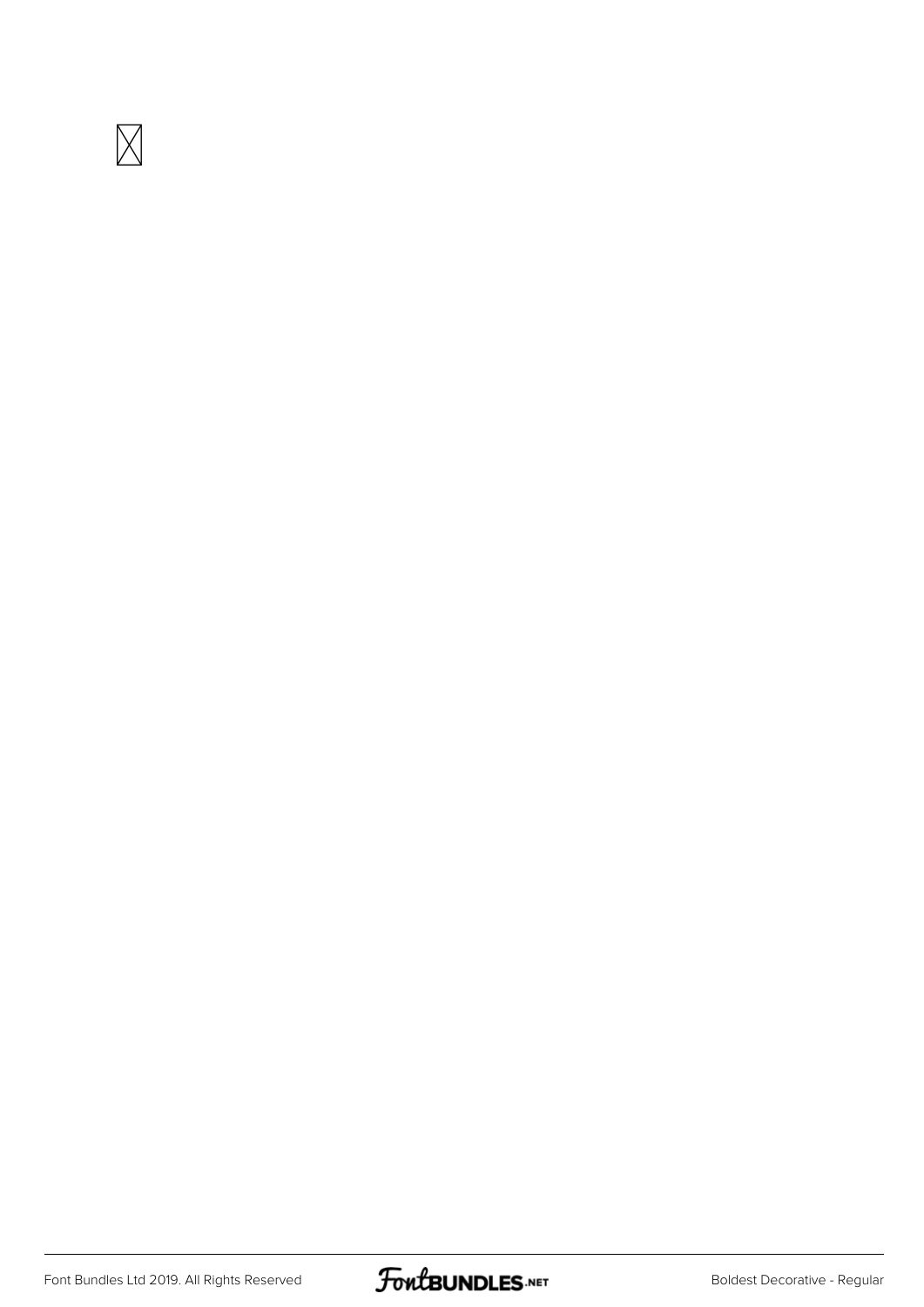#### **Boldest - Regular**

**Uppercase Characters** 

## R & D E F & M I J K & M PORSTWYWXYZ

Lowercase Characters

#### **SCARFSMIJKL**I  $\overline{\phantom{a}}$ **ALZEAAMXAS**

**Numbers** 



Punctuation and Symbols



All Other Glyphs

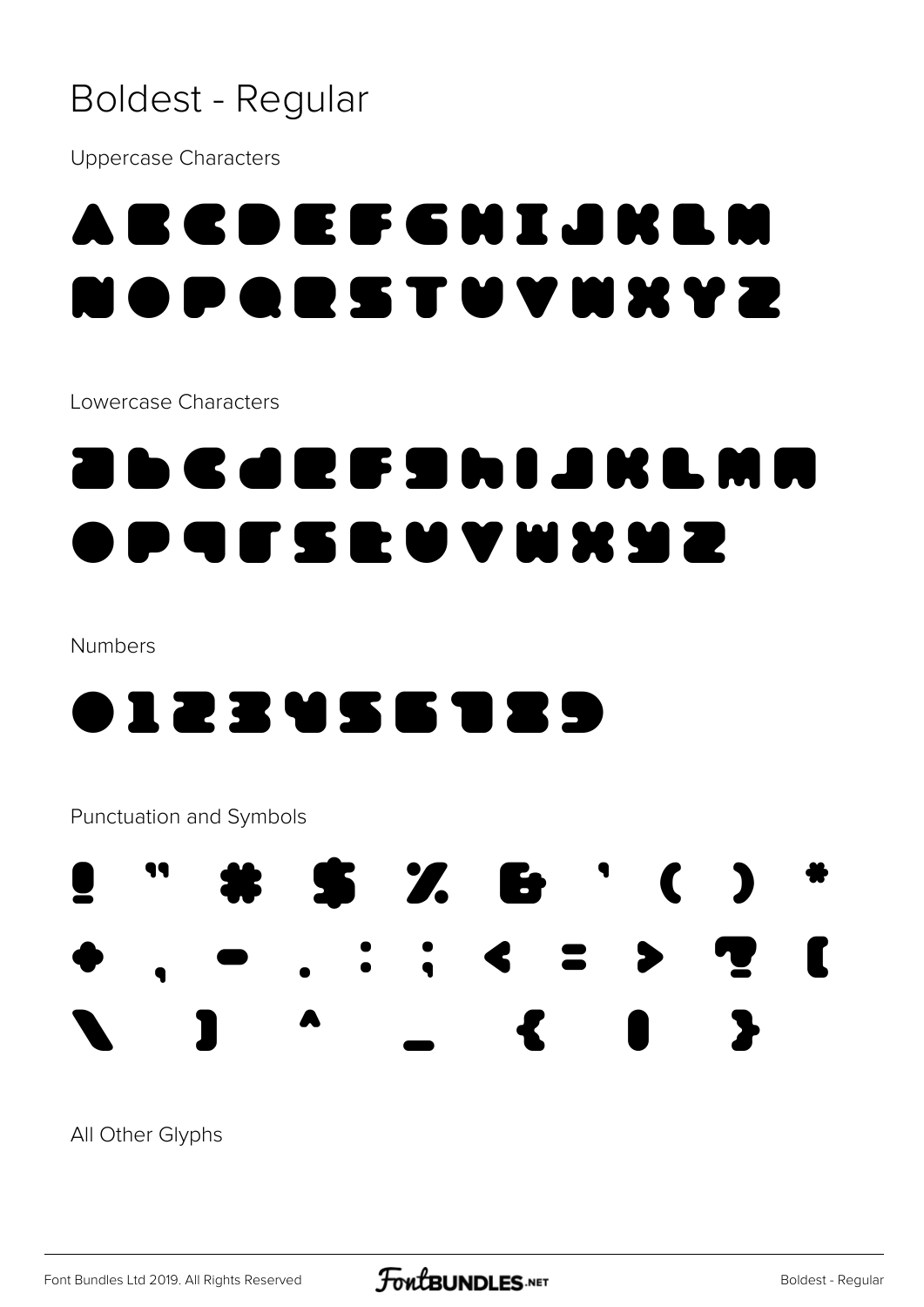